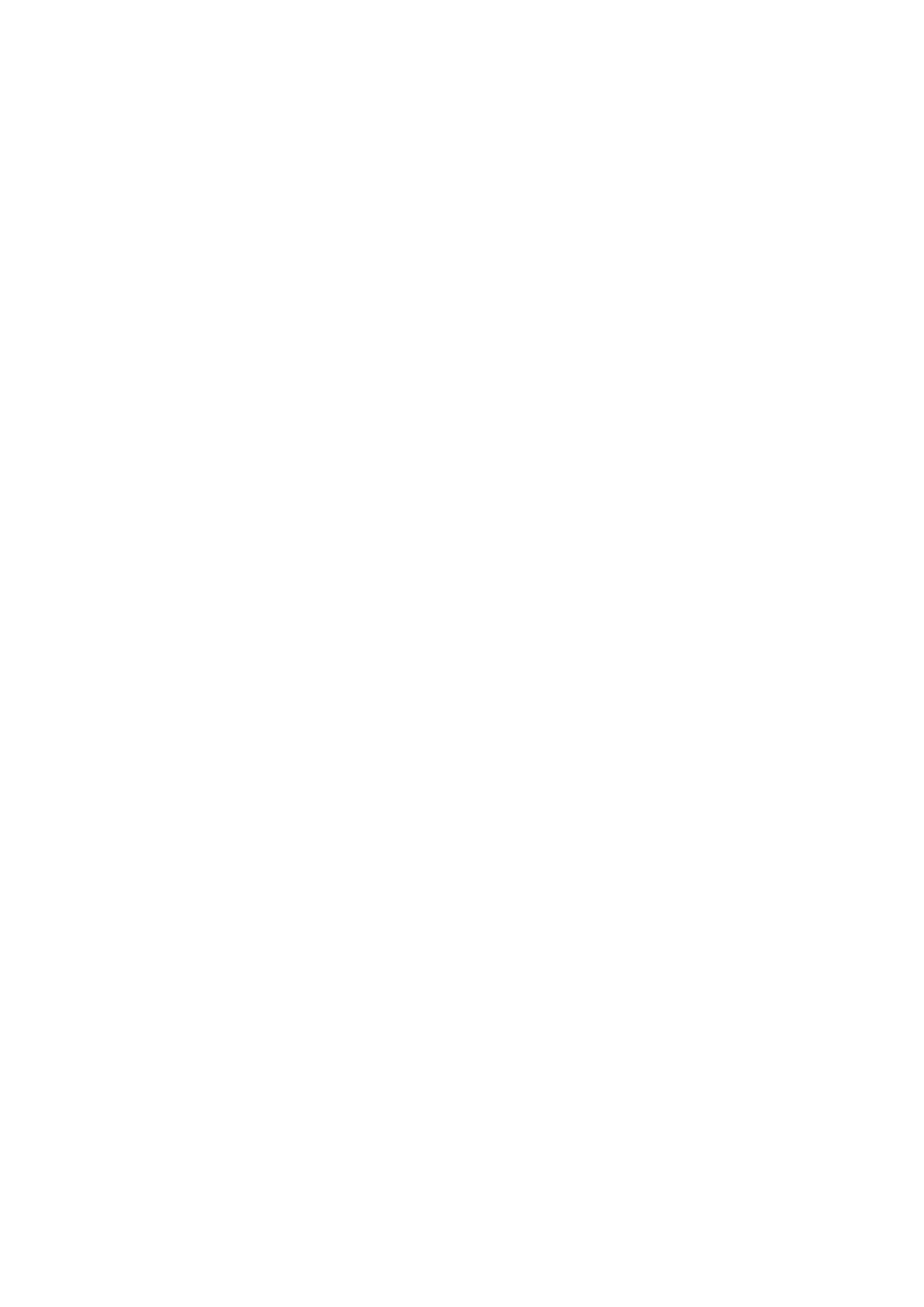### CRITICAL COMMENTARY Johann Joseph Fux, Missa Sti. Joannis Nepomucensis (K 34a)

#### **The Edition**

This edition is based on the already published score *Johann Joseph Fux: Missa Sti. Joannis Nepomucensis*, ed. by Ramona Hocker and Rainer J. Schwob (Johann Joseph Fux – Werke, vol. A/I/1), Vienna: Hollitzer, 2016. Addenda and corrigenda are available on [Fux-online](https://www.fux-online.at). Two previously discovered errors from the edited score have been corrected in the parts.

The parts were prepared for the modern premiere in Graz Cathedral (2018).<sup>1</sup> They comprise a vocal score with basso continuo or alternatively single parts for the voices. The vocal parts can be doubled in the tutti by colla parte winds (here: cornetto, 2 trombones, bassoon). In the instruments, individual parts for the two trumpets, for violin I and II, viola and a combined part for violoncello and violone (continuo) are provided. For the organ, the score or choir score should be used. The parts contain both solo and tutti passages; no separate concertato or ripieno parts have been created.

#### **Source**

The only known source is Fux's autograph compositional score, showing traces of revision and correction in some places. It is in the possession of the archives of the Gesellschaft der Musikfreunde in Vienna under the shelf mark "Musikautographe Johann Joseph Fux 2 (I 12023)".2 Fux uses ten staves for tromba I, tromba II, violino I, violino II, viola, soprano, alto, tenore, basso and continuo on the twelve-line paper in horizontal format.

The instrumental scoring normally becomes evident through the use of clefs and the order of the score, as Fux explicitly notes the instrumentation only in the case of special requirements – such as the two trumpets – or in the case of ambiguous changes of instrumentation. Soloistic parts are notated in the same staves as the tutti, marked with verbal explanations for the changes. Not all voices are consistently provided with indications for dynamics and instrumentation, but Fux often writes the instructions as 'frames' in the systems for soprano and continuo. In the edition, they are applied to all voices;<sup>3</sup> and in the individual parts, these additions are usually given without being marked, as the points of change can be clearly located from the instructions provided and the musical structure.

#### **Scoring**

Fux fxes the structure in the compositional score, while gradations of the sonority, the size of the ensemble and the tutti instruments are not specifed in detail. They are usually derived from contemporary part material, which, however, has not yet been found for K 34a. A further complicating factor is that the contexts of the frst performance are unclear. The present edition is based on practices as documented for the Viennese Imperial Court – the *Missa brevis solennitatis* (K 5),<sup>4</sup> which was probably written at the same time, served as a concrete reference. This applies in particular to the scoring of the colla parte winds with the cornetto, which was no longer usual in other places in the 1720s, and two trombones and bassoon. They support the vocal parts in the tutti passages and remain silent during the solos. Other instrument combinations are also conceivable here: For example, transcriptions made for performances outside Vienna testify that oboes were used instead of the cornetto, but that Fux himself did not include

<sup>1</sup> High Mass for Rupert and Virgil on Sunday, 23 September 2018, with the Graz Cathedral Choir and Orchestra under the chapel master Josef M. Doeller.

<sup>2</sup> For a detailed description of the source see *Johann Joseph Fux, Missa Sti. Joannis Nepomucensis K 34a*, edd. Ramona Hocker and Rainer J. Schwob (Johann Joseph Fux – Werke, vol. A/I/1), Vienna: Hollitzer, 2016, pp. 62–63.

<sup>3</sup> This also applies to the string parts that are not correspondingly marked in the score. In transitional passages (Credo bar 195, Sanctus bars 80–82), it is suggested that the transition be played in tutti despite the solo instruction still being valid.

<sup>4</sup> Autograph score: A-Wn Mus.Hs.19193; parts: A-Wn Mus.Hs.16132.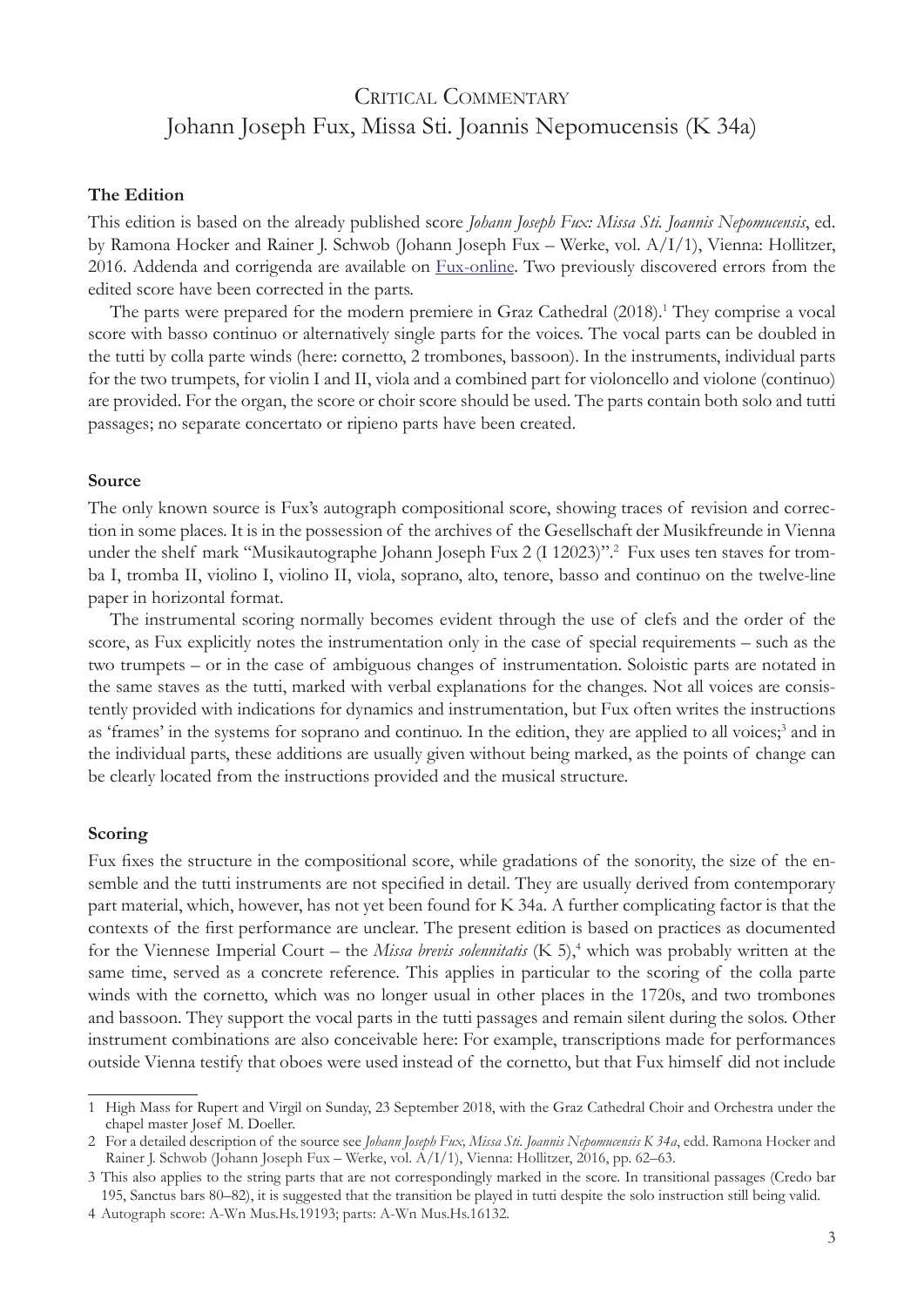them in his sacred music. The vocal bass can be joined by a trombone instead of the bassoon; it was not standard in Vienna, but was occasionally used for this purpose in larger works (e.g. in the *Te Deum* K 271). In smaller ensembles or rooms, the colla parte accompaniment can be omitted altogether.

The continuo is to be scored in accordance with the strength of the other voices, whereby a sonorous balance should be observed. Based on Viennese practices, organ, violone and cello are suggested here; in large ensembles a plucked instrument (theorbo) may be added. Modifcations in sonority such as pausing violone are indicated in the score by changing clefs (c-key) or verbal instructions: These are fugal entries and passages without vocal bass, where the continuo doubles the lowest voice. In general, organ, violone and cello play in both tutti and solo passages. This practice is documented, for example, by the parts for the *Missa* K 5, where the corresponding passages are written out in all parts.

In general, it can be assumed that the soloists also participate in the tutti. For this edition, Fux's terms for modifying the scale of the instrumentation have been adopted, which is why "soli" appears exclusively in the plural. On one hand, this is a collective term that can be applied to all voices, and on the other hand, the plural provides indications of performance practice: "Soli" indicates a reduction of the number of parts and the pausing of the colla parte winds, although the exact proportions of solo and tutti instrumentation are variable and can be adapted to the particular acoustic and vocal circumstances.

The score's construction suggests that closed, lesser-set sections should be executed soloistically: "Et incarnatus", "Et exspecto", the "Benedictus", the melismatic "Christe" as well as the ariosi "Qui propter nos" and "Et unam". It is conceivable that the soloistic parts in tutti section were performed by lesser-set groups.<sup>5</sup>

This results in a differentiated spectrum of nuances in sonority, ranging from a full tutti with trumpets, strings, vocals, colla parte winds and continuo to a tutti accompanied only by strings, an unaccompanied tutti or one amplifed only by the winds, solo ensembles with or without instrumental accompaniment and solo ariosi.

In preserved continuo parts, for example in the mass K 5, it is hard to deduce the consequences for the sonority from the solo/tutti marks: Maybe Fux expected a lesser-set accompaniment or a reduced dynamic force during a solo section. In K 34a this question becomes important in the fve purely instrumental passages with "Soli" marks; they are introductions, endings or transitions comprising no more than two to four bars in duration. In the concertante instrumental passages "Soli" can be found only in the continuo, referring primarily as a hint for the continuo players to react to the soloistic texture in the other parts with a modifed manner of accompaniment.

#### **Directions for Performance**

Tempo marks are not given for each movement, but one has to assume a "Tempo giusto" unless stated otherwise by Fux. Tempi are valid until a new indication or as long as an inner section lasts (double bar line). The tempo marks should not be understood in a modern sense, but rather indicate affects between the two extremes Presto (Gloria: "Qui tollis", Credo: "Patrem") and Grave (Gloria: "Gratias"), which go along with certain notions of tempo.

General volume indications are not notated either; instead, a principle of a 'basic dynamic' applies – with specifed deviations (Forte, Piano, Pianopiano). These dynamics are valid only for the so-marked sections, not until the next indication. They appear solely within the violins, and for the edition they have been adopted in the viola and continuo. Sections with dynamic marks for singled-out voices (for example vl I in the Gloria, bar 58) raise the question of whether those dynamics are valid for the other voices as well.

<sup>5</sup> The frequent duplication of the concerto parts in contemporary part materials suggests that, in larger instrumentations, solo parts could also be played by smaller groups (with probably four players); see for example the duplicates of the violin parts for the *Te Deum* K 271 (A-Wn Mus.Hs. 16409). Whether this practice also applies to K 34a cannot be decided due to the lack of concrete information on the circumstances of its performance.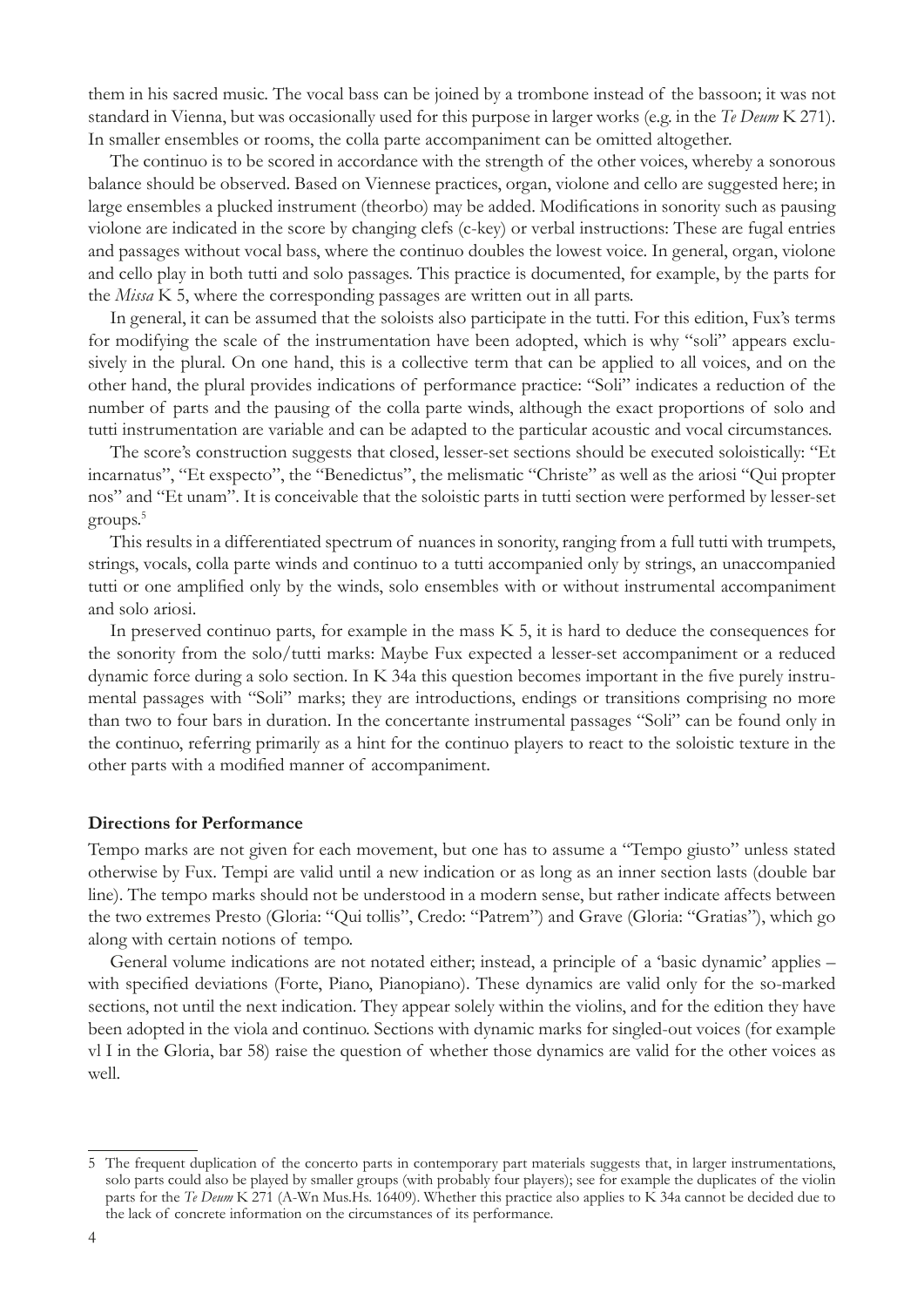Slurs mostly occur in the violins, but they were quite sparingly employed by Fux. In the Kyrie (bars 76ff), the diphthong in the word "eleison" is often musically separated. The slur leading to the isolated "i" suggests a slurring of the vowels as well.

#### **Notes on the Edition**

Editorial additions are basically limited to the most necessary. For the practical edition, the marking with square brackets has been reduced to a minimum of cases that cannot be clearly resolved. For the vocal parts, the c-clefs no longer current in modern scores were replaced with the usual g-clefs. The key signatures are in accordance to the main source. Modern rules apply for accidentals, and their use has been silently exercised: Accidentals are valid for the remainder of their bar instead of for a single note, and a  $\flat$ or # used in the sense of a natural is replaced by  $\frac{1}{7}$ . Occasionally, accidentals are also used as warnings or reminders, in accordance with their appearance in the sources. The beaming generally is as in the original, but is sometimes unifed and the colla parte parts have been adapted to the instrumental ductus. Slurs follow the source. Long ending notes (longa, brevis) are according to the original. Dots beyond a bar line are represented by tied notes, ties at staff breaks can be rewritten in longer note values. For dynamics, the modern abbreviations are used (*f*, *p*, *pp* instead of *for:*, *pia.*, *pianopiano* etc.). Expression marks on individual notes are faithful to the edition's source (standardized where applicable). Trills indicated in the source by " $t$ ." are shown in the edition as  $t$ ; they should be executed according to baroque practice.

The continuo fgures in the source are retained in principle, they were normalized in the vocal score in a few cases (for example  $\frac{1}{2}$  instead of  $\frac{1}{2}$  for the minor third).

The continuous and reliable wording in the vocal parts of the autograph has been adopted for the edition; abbreviations were tacitly resolved and orthography, capitalizations and punctuation are carefully normalized according to the *Kyriale Romanum*. In the case of repeated text, punctuation marks (commas) are inserted for better orientation. The original pronunciation (e.g. "coeli") is retained.

#### DETAILED PROOFS

The following list contains only those passages where the edited text differs from the original in content or which are important for performance practice; for detailed individual references, please refer to the Critical Report in the printed score volume.

For the positioning in the bar, the signs (notes and rests, but no brackets, accidentals, slurs, dots) are counted. In the case of ambiguities and for a more precise location especially of the bass fgurations, detailed references according to the measure may be given.

| bar.Sign      | VOICE(S) | Reading, remarks                                                             |
|---------------|----------|------------------------------------------------------------------------------|
| Kyrie         |          |                                                                              |
| 62.8          | bc       | wrong continuo figure $\frac{4}{n^*}$                                        |
| Gloria        |          |                                                                              |
| 29.4          | bc       | wrong continuo figure $\frac{1}{2}$                                          |
| $42.4 - 43.1$ | a        | despite the slur, the syllable "[ma-]gnam" is falsely positioned in bar 43.1 |
| 49.7          | bc       | continuo figure "6" erroneous here instead in bar 49.9                       |
| 57.5          | bc       | wrong continuo figure "6"                                                    |
| 110           | S        | text underlay different from the parallel section in bar 87                  |
| $123 - 132$   | all      | notated as five double bars despite the time signature "3/2"                 |
|               |          |                                                                              |

**Bar.Sign Voice(s) Reading, remarks**